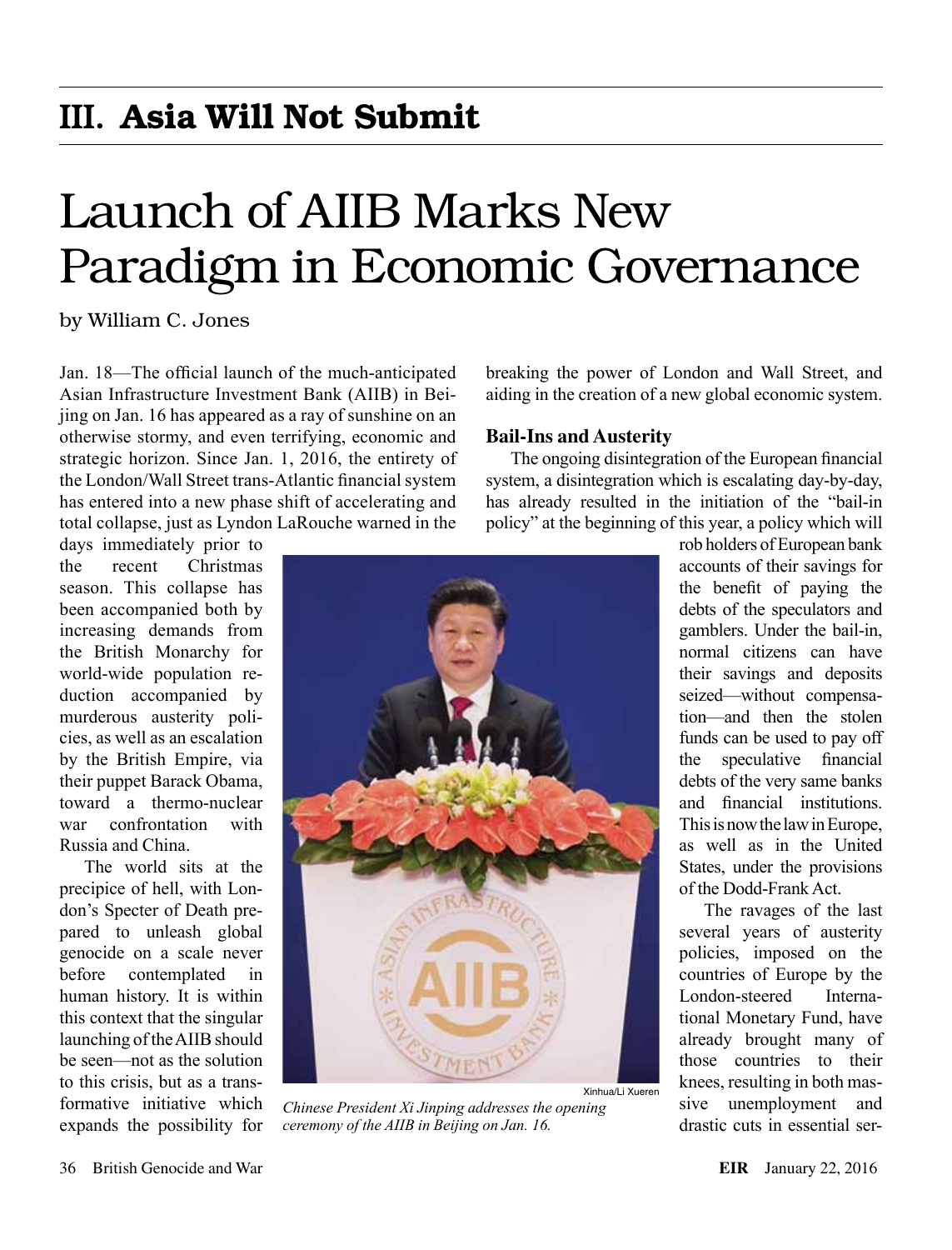vices. Now, as a result of the bail-in policy, the citizens of these same nations are in danger of losing their personal savings as well. The death rate in the most devastated countries in the south of Europe has been rising, as well as the suicide rate. And the collapse of the hospital systems portends the spread of new epidemic diseases, as we have seen recently in Brazil with the zika virus.

Similarly in the United States, the Obama policy has led to drastic cuts in public spending on needed infrastructure and services. The death toll in many states hard hit by the depression, like West Virginia, is rising rapidly. Conditions there are now being compared to those that prevailed in the early 1930s before the launch of Roosevelt's New Deal.





*The cover of EIR's New Silk Road report, now translated into Chinese. Available for \$35 at [store.larouchepub.com](http://store.larouchepub.com/SearchResults.asp?Search=new+silk+road+chinese&Submit=Search).*

dubbed "The Belt and Road," represent a massive infrastructure investment plan for Central, South and Southeast Asia, which will provide the impetus for developing the economies of these nations and eliminating poverty entirely. China has a proven record in this field, having lifted hundreds of millions of people out of poverty within only two decades.

Hard on the heels of the launch of the Belt and Road, President Xi Jinping, in October 2013, proposed the creation of an Asian Infrastructure Investment Bank, which would bring together the capital of the various nations in the region to assist in that endeavor. While China had significant funds for realizing the Belt and Road itself, the creation of the AIIB transforms

### **The Chinese Initiative**

It is in the context of this worsening nightmare that a bright light is beckoning from Asia, largely to be found in the sane economic policies of the nation of China.

Despite the recent "turbulence" in the Chinese financial markets—a turbulence created by errors in judgment from some Chinese leaders who were duped into imitating the West's speculative stock exchange model of finance—the real physical Chinese economy is continuing to grow. China has now become the the most important manufacturing country in the world. To ensure the continuation of this tangible physical economic growth, Chinese leaders are now intent on changing the financial "rules of the game," as these rules have been dictated by the London-New York financial oligarchy up to this time.

This shift in directionality began with the launch in September 2013 by China's new president, Xi Jinping, of the *Silk Road Economic Belt* and the *Twenty-first Century Maritime Silk Road*. These two projects, this initiative from a "Chinese project" to one of regional cooperation among a broad array of nations. The AIIB brings the countries of the region together, and aids them in financing their own infrastructure and creating a new type of financial structure, one in which the Asian nations, for the first time, become key players.

The initiation of the AIIB gives a clear indication of what direction China wishes to give the world. The AIIB is solely focused on infrastructural investment. Up until now the British Empire-controlled World Bank and Asian Development Bank, together with the International Monetary Fund, have played the dominant role in controlling "infrastructural investment" in Asia. The agenda of these institutions has been nothing short of Imperial genocide and enforced backwardness. They have used their power to stop large scale economic development and, instead, to fund "sustainable" energy projects, social engineering programs, micro-credits for small village co-ops, and population reduction programs.

The AIIB, on the other hand, is to be solely focused on infrastructure investment,—transport, water, and power—the only real long-term solution for reducing world poverty. As Jin Liqun, elected the first president of